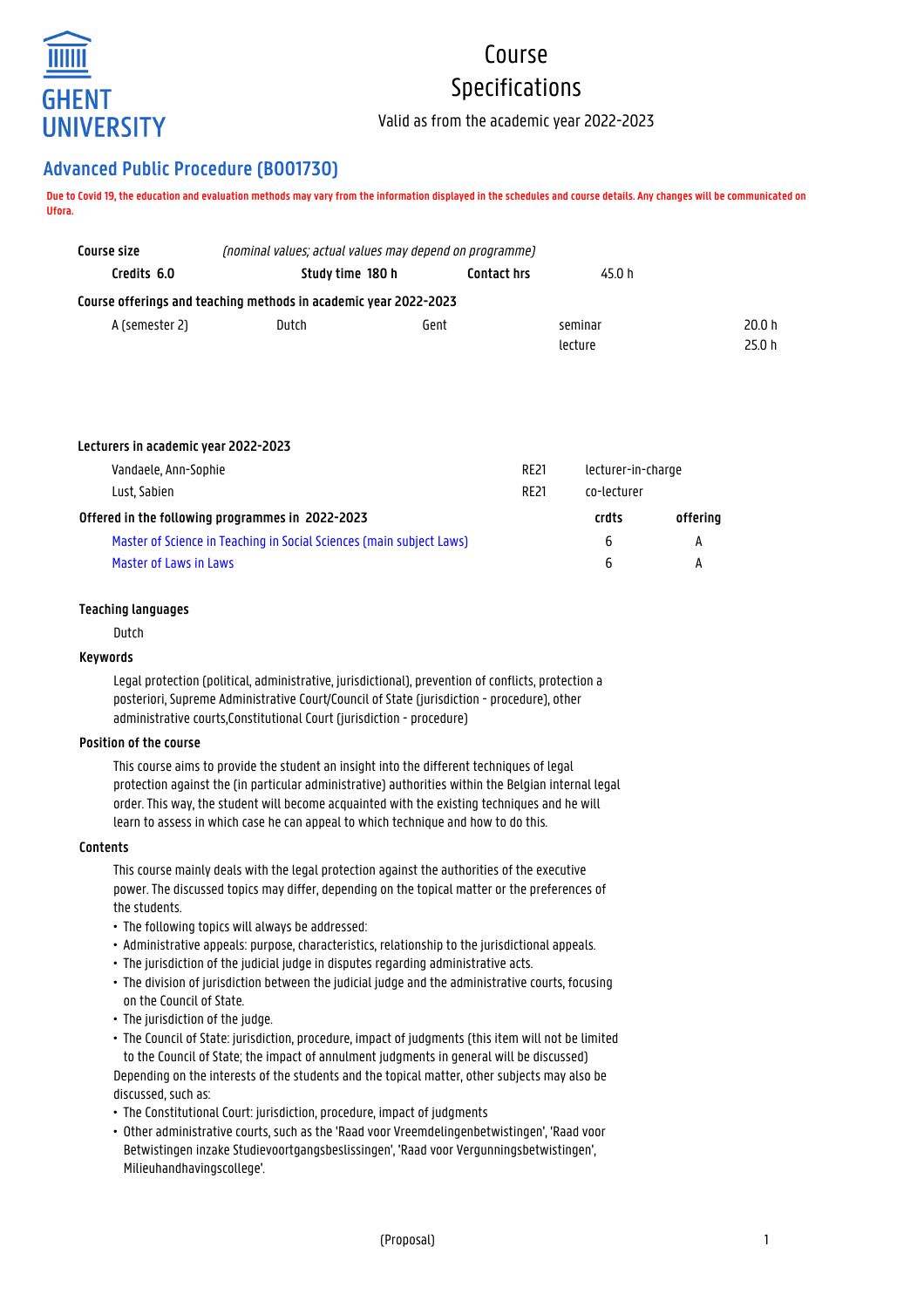At the end of this course, the students should be able to correctly analyse a situation of conflict in which an authority is involved, to develop a strategy for dealing with such disputes, and to conduct a procedure before an administrative court or the Constitutional Court correctly on a procedural level. The latter competence means that the students must also be able to analyse procedural problems thoroughly and to resolve conflicts in this regard.

In addition to acquiring these practical competences, the students are also expected to critically reflect on the system of legal protection and to be able to form an independent, substantiated opinion on the (aspects of) procedural regulation in disputes against the authorities. If interesting workshops within the field of study are organized, the students will be encouraged to participate in this events.

# **Initial competences**

It is recommended that the students have the final objectives of the courses Constitutional law, Administrative law and Procedure.

# **Final competences**

- 1 Thorough knowledge of the Belgian system of legal protection against public authority action
- 2 Thorough knowledge of and insight into the administrative procedural law, both theoretical as practical.
- 3 In case of a conflict with a public authority, using the right technique to conduct a procedure correctly and also to be able to legally justify and to substantiate this choice.
- 4 Assessing the consequences of the choice of procedure
- 5 Oral reflect and debate on the knowledge domain
- 6 Critically reflect on the system of legal protection
- 7 Form a well-founded judgment, for oneself, about (aspects of) the procedural regulation in disputes against the public authorities
- 8 On the basis of a critical study of relevant source material, writing a clear and legal text on a subject within the field of public procedural law
- 9 Being able to critically read and analyse text material within the field of study and reporting on it in a group.

# **Conditions for credit contract**

Access to this course unit via a credit contract is unrestricted: the student takes into consideration the conditions mentioned in 'Starting Competences'

#### Conditions for exam contract

This course unit cannot be taken via an exam contract

#### **Teaching methods**

Lecture, seminar

# **Extra information on the teaching methods**

- Interactive lectures
- Seminars: the intention is to discuss concrete items in a group by means of case law and • doctrine which the students have previously studied. Students are expected to thoroughly examine and analyse the given case law and doctrine.
- Paper/proficiency test: depending on the size of the group, students -alone or in groups-• discuss a segment of the subject by answering a specific question in a paper and • presentation.

#### **Learning materials and price**

- Documentation available on UFORA
- Book: S. LUST, Rechtsbescherming tegen de (administratieve) overheid: een inleiding, • Brugge, die Keure.
- Powerpoint Presentations of the lectures

#### **References**

Basic literary companions on the subject of administrative law:

- P. LEWALLE, Contentieux administratif, Brussel, Larcier, 2008.
- M. LEROY en P. MARTENS, Contentieux administratif, Brussel, Bruylant, 2011.
- R. STEVENS, Het procesverloop (Raad van State afdeling bestuursrechtspraak), Brugge, die Keure, 2018.
- J. JAUMOTTE, J. SALMON en E. THIBAUT, Le conseil d'État de Belgique, Brussel, Bruylant, • 2012.
- M. Pâques, Principes de contentieux administratif, Brussel, Larcier, 2017
- General literary companion 'Public law'
- J. DUJARDIN, M. VAN DAMME en J. VANDE LANOTTE, Overzicht van het Belgisch